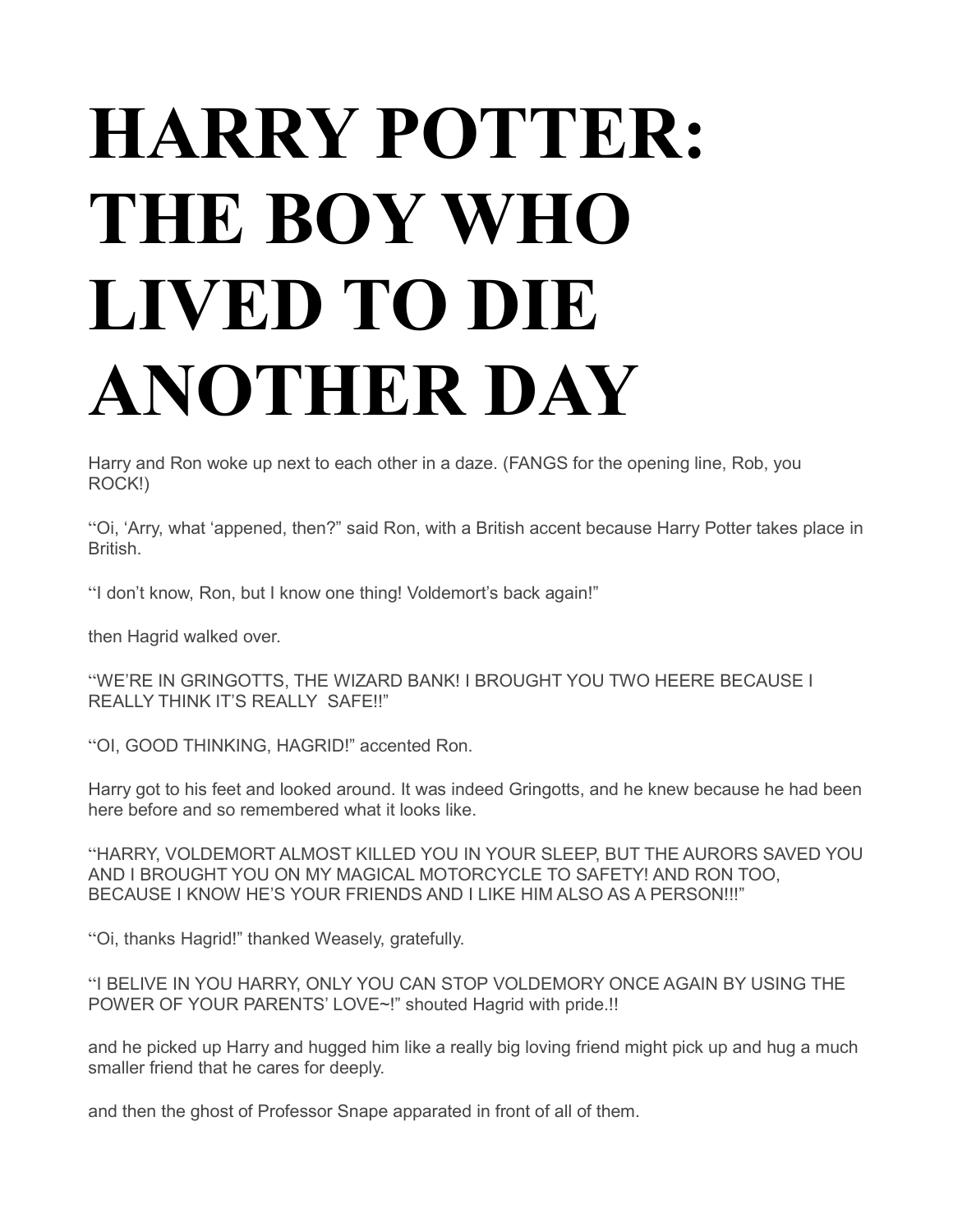"Haaaaaarryyyyy!" he haunted, "I believe in you as well and I hope you succeed because as you know, I was a nice guy after aAAaAaaAaaaall!!!"

Harry shook his hand and thanked him for his kind worse. and then Snape disapeared mysteriously.

"Now I must go and kill Voldemort again for the final time!"

"BUT IT WONT BE SO EASY THIS TIME, HARRY!" thundered Hagrid!

"Oi, whar are yew talkin' about'Agrid?' askeed Ronald?

"TELL YOU WHAT I'M TALKIN' 'BOUT!" said Hagrid "Rob, I'm writing this because I feel like I should pick up where JK Rowling dropped the ball and it deflated." Any other questions? No because you're just going to type them in aren't you? Yes, I am. Fucking stenographer.

"BECAUSE NOW VOLDEMORYT HAS A LOT MORE HORCRUXES!! THAN HE EVER DID BEFORE BECAUSE HE GREW MORE POWERFUL IN THE WHITE PLACE!!!" boomed Hagrdi with much concern.

"That's not a problem for me. I'm the boy who lived, and I'll keep on living until my job is done!" said Harry Piotter. "Voledoryt's horcruxes are no match for my special wand!"

"YOU DON'T GET IT DO YOU HARRY?" ROARED HAGRID SADLY

"I AM A HORCRUX!!!!!!!!!!!!!!!!!!!!!!!!!!!!!!!!!!!!!!!"

TO BE CONTINUED…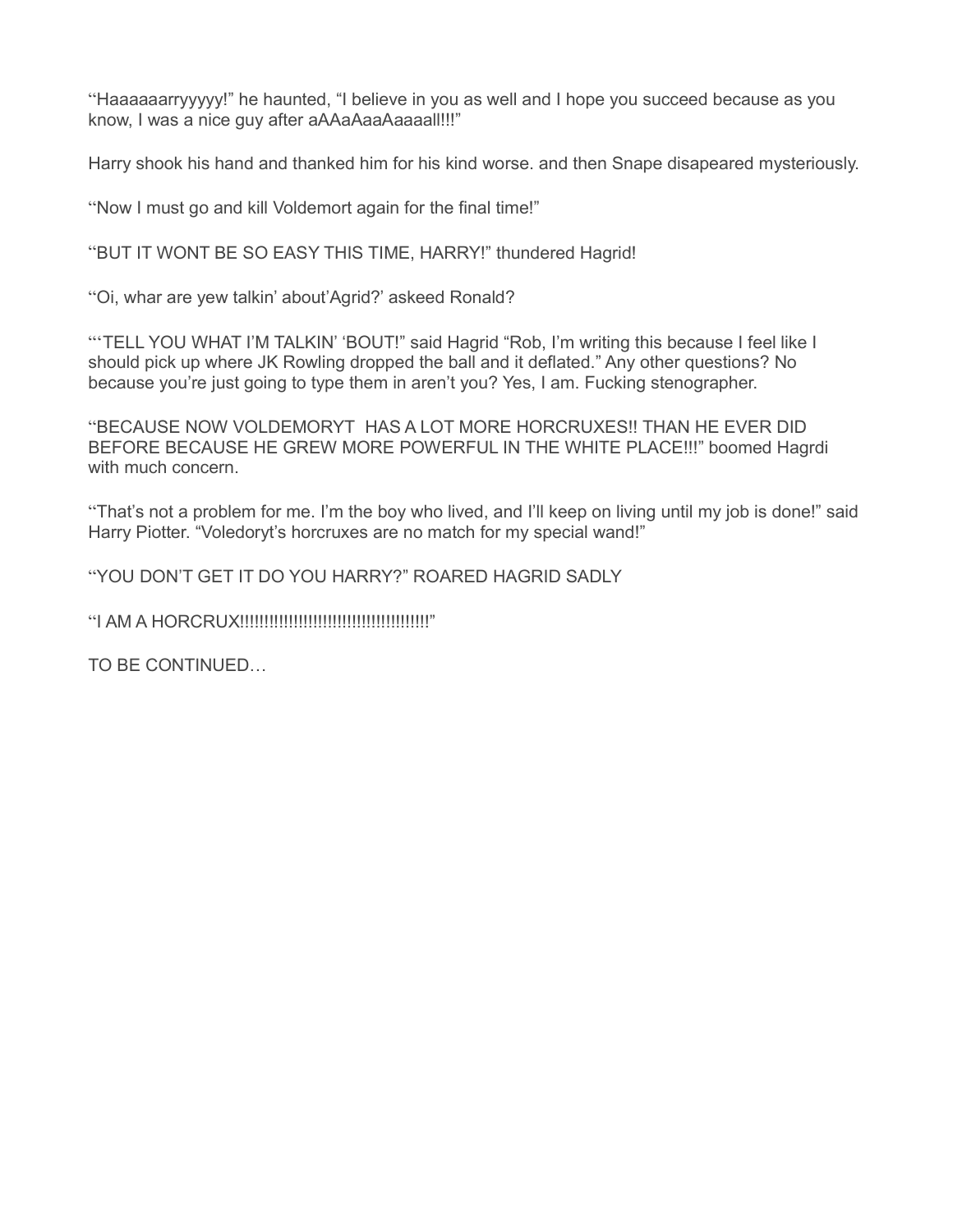## PART 2

"What do you mean you're a Horcrux, Hagrid? I thought you were a giant!" asked Harry skeptically.

"You can be both a Horcrux and something else, Harry! Like how you're a boy and were also a Horcrux!" explained Hagrid.

"I think I get it now, thanks Hagrid." whispered Harry. He turned away from Hagrid sadly, knowing what must be done.

"AVADRA KEVALIER!" shouted Harry, spinning around and turning his super wand on Hagrid's face.

"HARRY, NOOOOOOOOOOOOOOOOOOOOOOOOOOOOOOO!" yelled Hagrid, as he died in a flash of green betrayal.

"Harry, what you have done!!!!" shouted the Wease. "Hagrid was our best friend who was an adult! Our best adult friend!"

"Don't you get it, Ron? If I didn't kill him, Voldemoart would have come back and killed us all! I took a life to save many, and many ethics professors would agree that I made the right decision!"

"I don't understand, Harry." cried Ronald, "I've never seen you like this."

Harry turned away cooly.

"Yeah, well people change, Ron. When faced with extraordinary events, we must become extraordinary. I am extraordinary."

He turned to Ron seriously.

"If you don't have the guts for this, tell me now."

Ron looked down at his feet. He was wearing a pair of black Vans, which are very cool, but not very comfortable

as walking shoes.

"I'm sorry, Harry. But I can't take this journey with you."

Harry hugged Ron. "I know," he whispered as he pushed the knife into Ron's heart.

"H-harry, what…" Ron gasped.

"Before Hagrid died, he told me where the Horcruxes are:

they are everyone that I love."

He kissed Ron's forehead,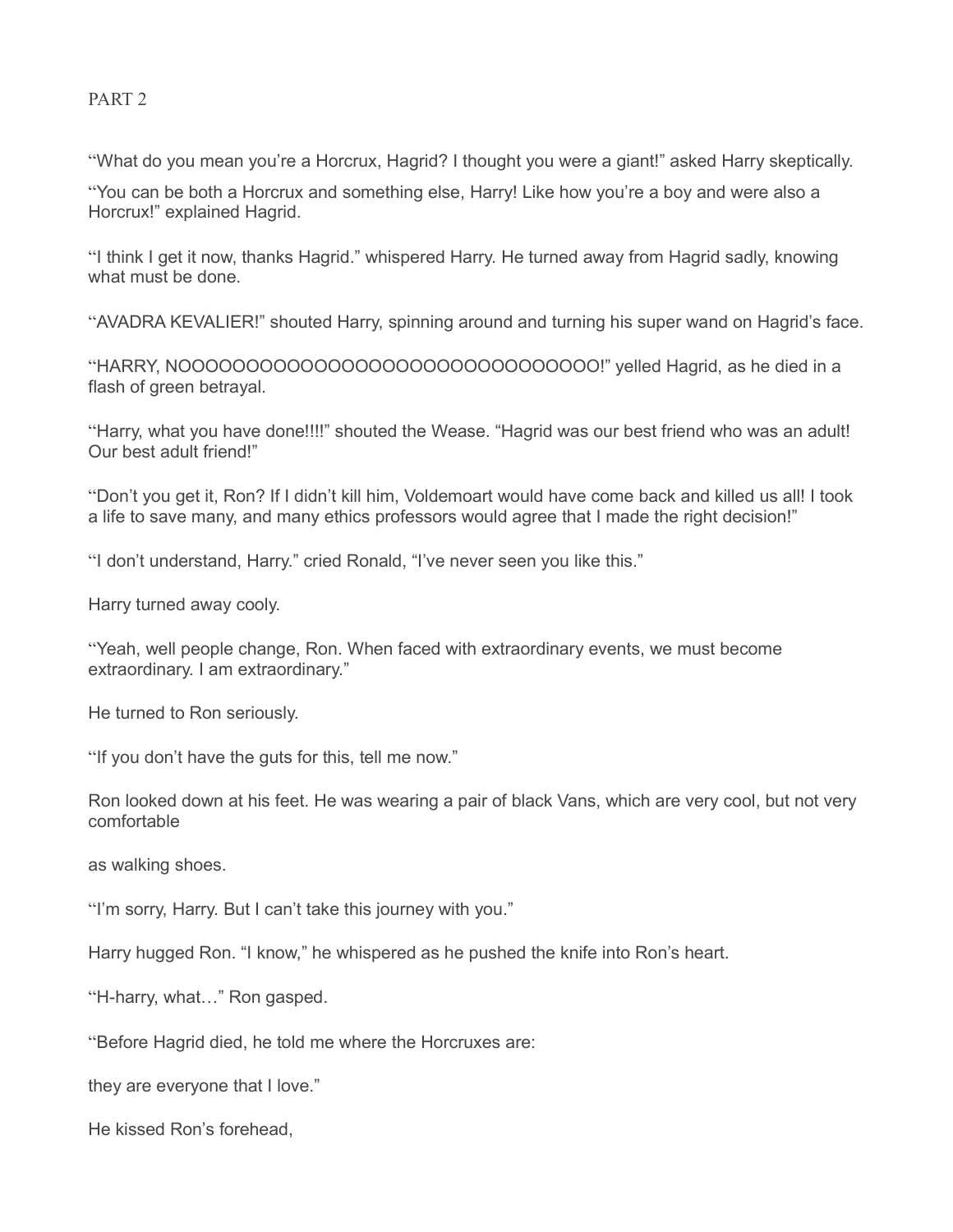and Ron fell to the ground, dead.

To be continued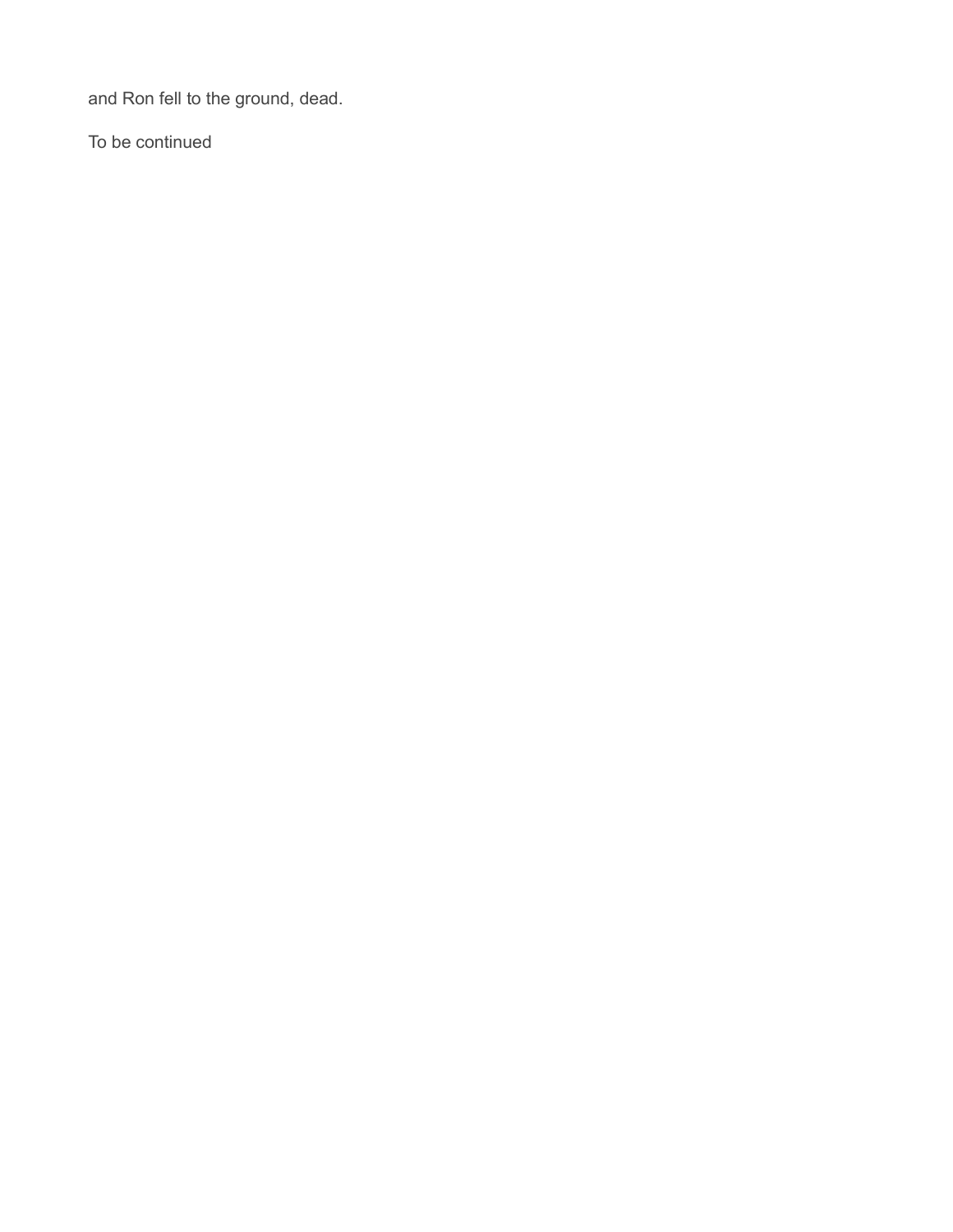part 3

## **SOMEHOW PART THREE WAS LOST FOREVER, SO HERE IS A RETELLING**

Hermonie rushed into the vault.

"HARRY WHAT HAPPENED!?" she screamed when she saw the corpses of Hagrid and Ron.

"That doesn't matter right now, Herminone. Make love to me."

harry took hermineones's hand and led her on top of Hagrid's big comfy coat. He knew what he had to do and She'd never suspect it.

"Ohh Haaaaaaaaaarryyyyyyyyyyyyyyyyyyyyyyyyyyyyyyyy" she moaned, and came almost immediately because harry potter is a magical lovemaker in a figurative sense and also cast Climaxio on her while she wasn't looking...

to ease her passing.

For as hermione faced the ceiling, eyes closed and gasping for pleaseure, she then gasped for air as Harry shot a killing curse straight through her lungs.

"AVADA KEDAMINE!!!!" HE shouted. And then she was dead.

"rest in sweestest peace, hermes." said harry sadly, and he closed her eyes and exited her vagina.

His sad quest was only beginning.

TO BE CONTINUED...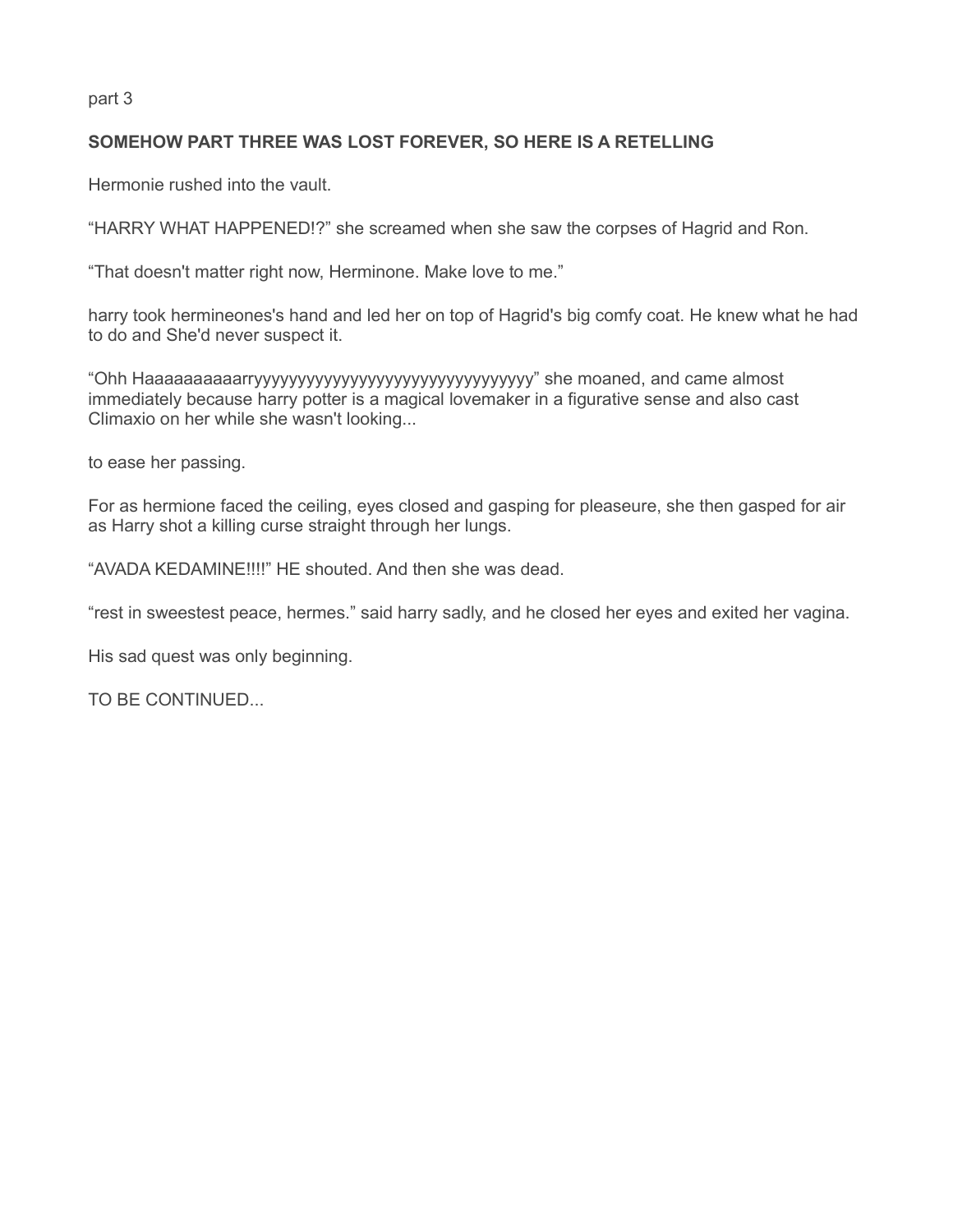parrt 4

Harry drove his broomstick, the Nimble-20k up to Ginny's shitty house.

He knocked on the door and hid behind a nearby shrub.

Out walked Mrs. Weasley.

Harry snuck up behind her and clobbered her with a stone, yelling "Avatad Kevlar!"

Mrs. Weasley fell to the ground, dead.

Mr. Weasley rushed outside to find out what the ruckus was and saw Harry Potter standing over his dead wife with a bloody rock in his hand.

"Harry, don't do this," begged Mr. Weasley, "I will do anything! I am an expert at technolgy! Here, take this gun!"

Mr. Weasley bowed and offered up a P90x- the same gun Tony Horton used when he saved Great Britain from teh Russians. It had a suppressor and a laser sight. The perfect weapon to kill a man who just gave it to you.

HArry shot Mr. Weasley in the head, yelling "Avast Kebaba!"

The Weasley clan was all but extinguished. All that remained was the Ginny, the sexy redhead Harry had lusted after ever since saving her from a stupid giant snake.

Harry burst into her room. She gasped and covered up her nakedness, because she was naked and matsubishiing to the thought of Harry.

"Ginny, I'm sorry. But you're a Horcrux, and I have to kill you."

"I know, Harry," she said sadly, "But please, before you kill me, make love to me."

Harry obliged.

The two made love on top of Hagrid's coat, which Harry had brought with him because it was really warm and perfect as a blanket for banging hot girls, like Hermione and Ginny. Harry's only regret was that he couldn't have slept with both of them at once.

After Harry made Ginny come a dozen times, she was about to pass out and said "GOodbye, Harry."

Harry held back a tear as he put his wad to her face and said "Goodbye Ginny…"

"Avada Kuwabara!"

Whichever twin didn't die in the books came back home and saw Harry crying and naked on top of his dead sister. He rushed at Harry, but Harry had p90x and used it to kill Fred or George instantly.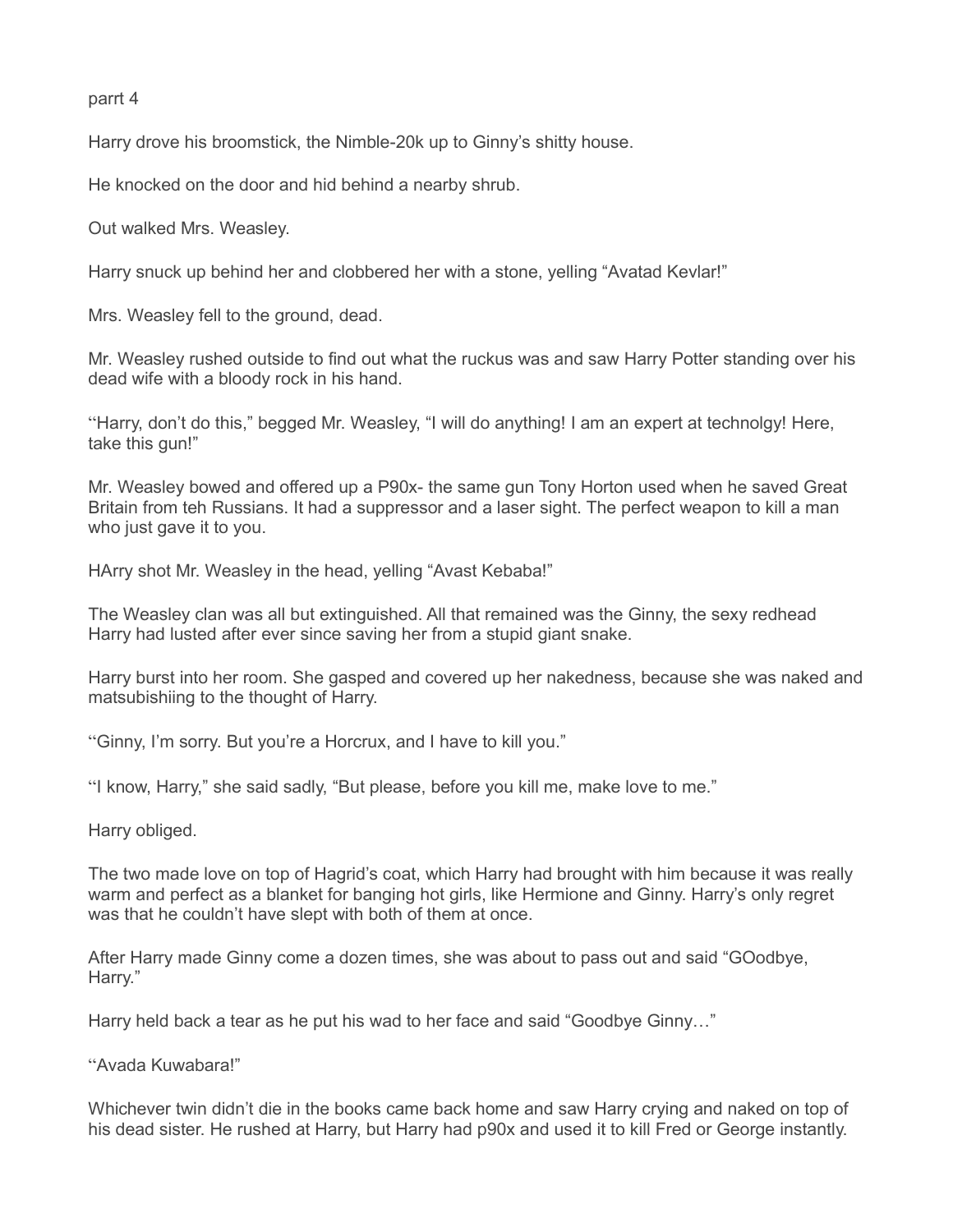"My work here is done," he said, as he put his clothes back on.

He returned to his broomstick and prepared to head to Hogwarts.

TO BE CONTINUED…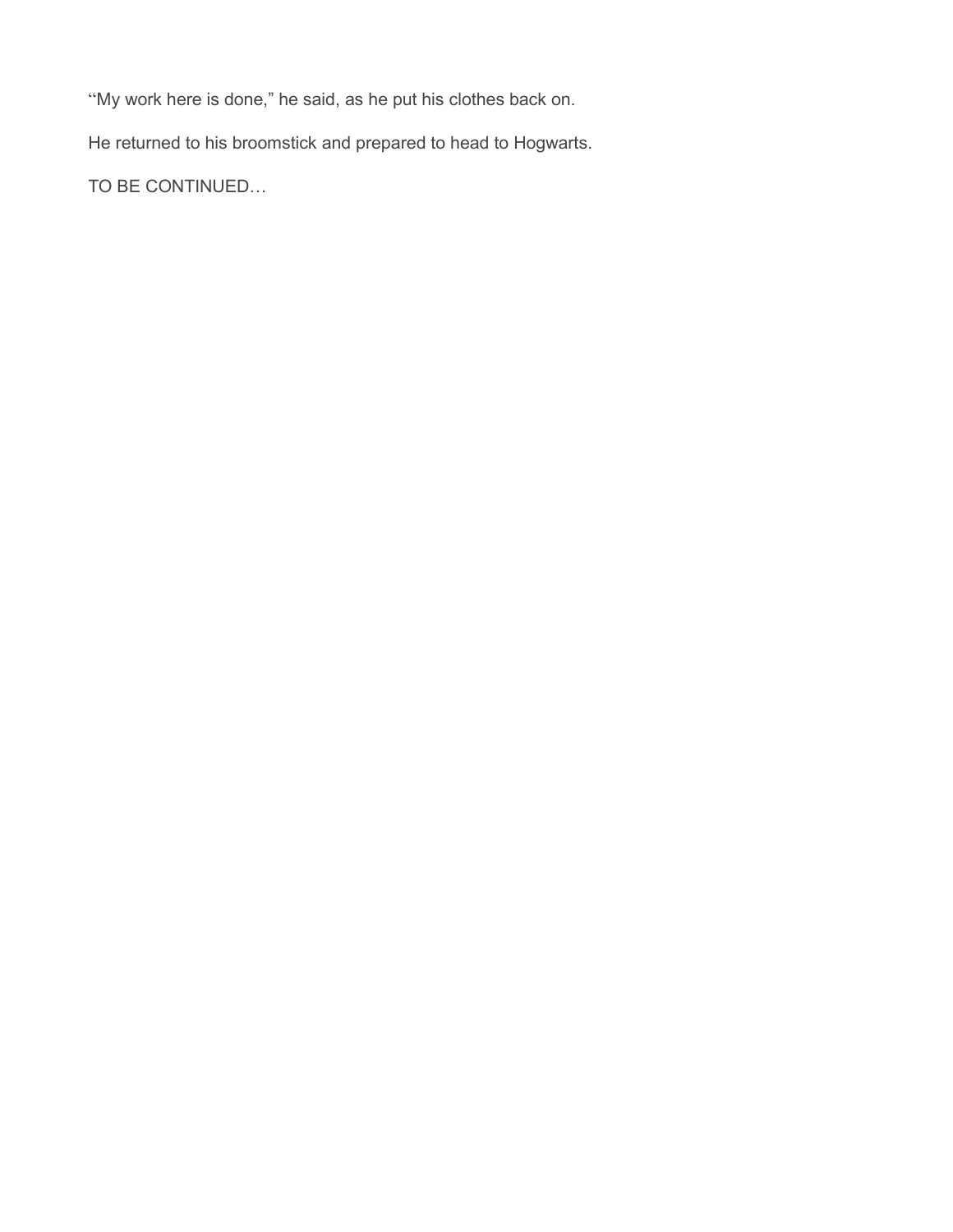part 5

"YOU SHOULDN'T HAVE PICKED ON ME, MALFOY!" yelled Harry, as he pulled the handgun from his backpack.

"OH SHIT, HE BOUT TO DO IT!" screamed Lavender Brown as she and everyone else ran away.

Harry shot Malfoy in teh back of the spine.

"Oh no, my spine!" cried Malfoy.

"That's right, Malfoy. Your spine!" laughed HarryPotter.

"Harry, why are you doing this?!" begged Neville Longbottom, "Why are you doing this WITHOUT ME?"

and then Neville pulled out an Uzi from his backpack and started shooting those smug Ravenclaw girls who always laughed at him. He was such a Nice Guy and they wouldn't give him the time of day. But now he'll show them.

He tossed Harry a long leather coat, and they both put on sunglasses.

"THAT'S QUITE ENOUGH, POTTER!" ROARED PROFESSOR MCGONANDALS,

"You'll NEVER win the House Cup NOW!" she said, as she deducted untold points from Gryingdor.

"NO! WHAT HAVE I DONE?!" cried Harry.

"You were so lost in the hunt, that you forgot why you were doing it in the first place, POTTER!" spat Longbottom, as he transformed into Voldermont.

"NOOOOOOOOOOOOOOOOOOOOOOOOOOOOOOO!"

"YEEEEEEEESSSSSSSSSSSSSSSSSSSSSSSSSSSSSS!" hissed Volestmoert and he kicked Harry's gun out from his hand, and then did a spinning back kick at Mcondonal's head and knocked her out cold.

"Now that you've killed enough people you've turned to the DARK SIDE, AND YOUR PARENTS' LOVE WILL NO LONGER PROTECT YOOOOOOOOU!" he laughed.

"Oh no! What am I going to do!?" cried Harry as he ran away and hid in the girl's bathroom like a girl.

"Hi Harry!" said Moaning Myrtle.

"Shut up you fatso no one cares about you!" said Harry and he cast Ghostfacekilla at her and she double-died.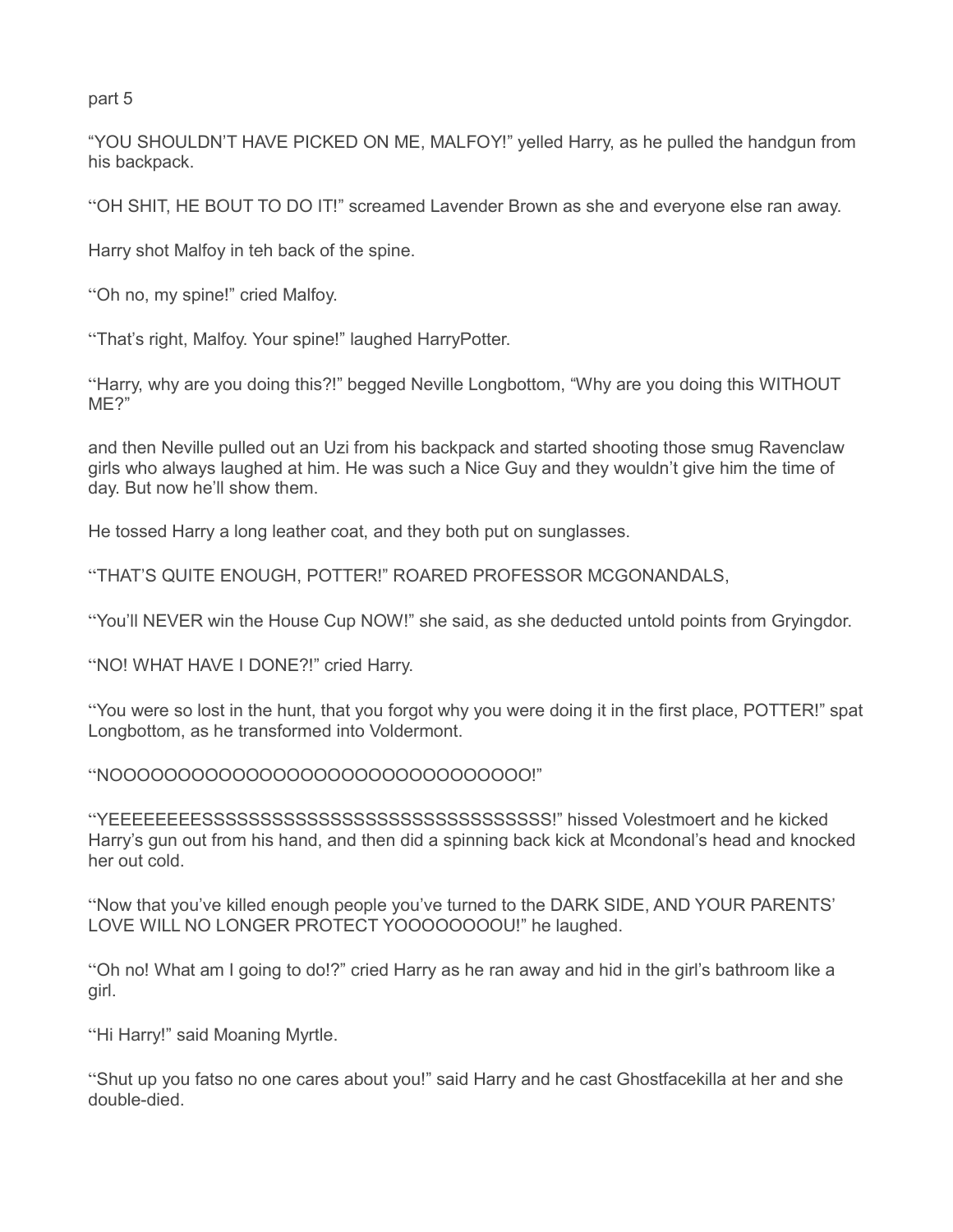And when she died, she opened up a bathroom portal.

"Her death opened up a bathroom portal!" Harry noted wisely.

from the portal emerged none other than Professor SNAPE! YOOOOO!

"Harry, when you kill a ghost, it comes back from the dead. But when I was alive, I slipped all of the ghosts in the school a Switcheroo Potion so that if I ever died, and one of them died, I would come back to life!"

"Professor that's great! But Voldermot's coming to kill me and I don't have my mom's love to prot3ect me because I killed abunch of people!"

"You don't need your mother, Potter. You have me," Snape said as he pulled out a grenade launcher.

TO BE CONTINUUUUUUUED.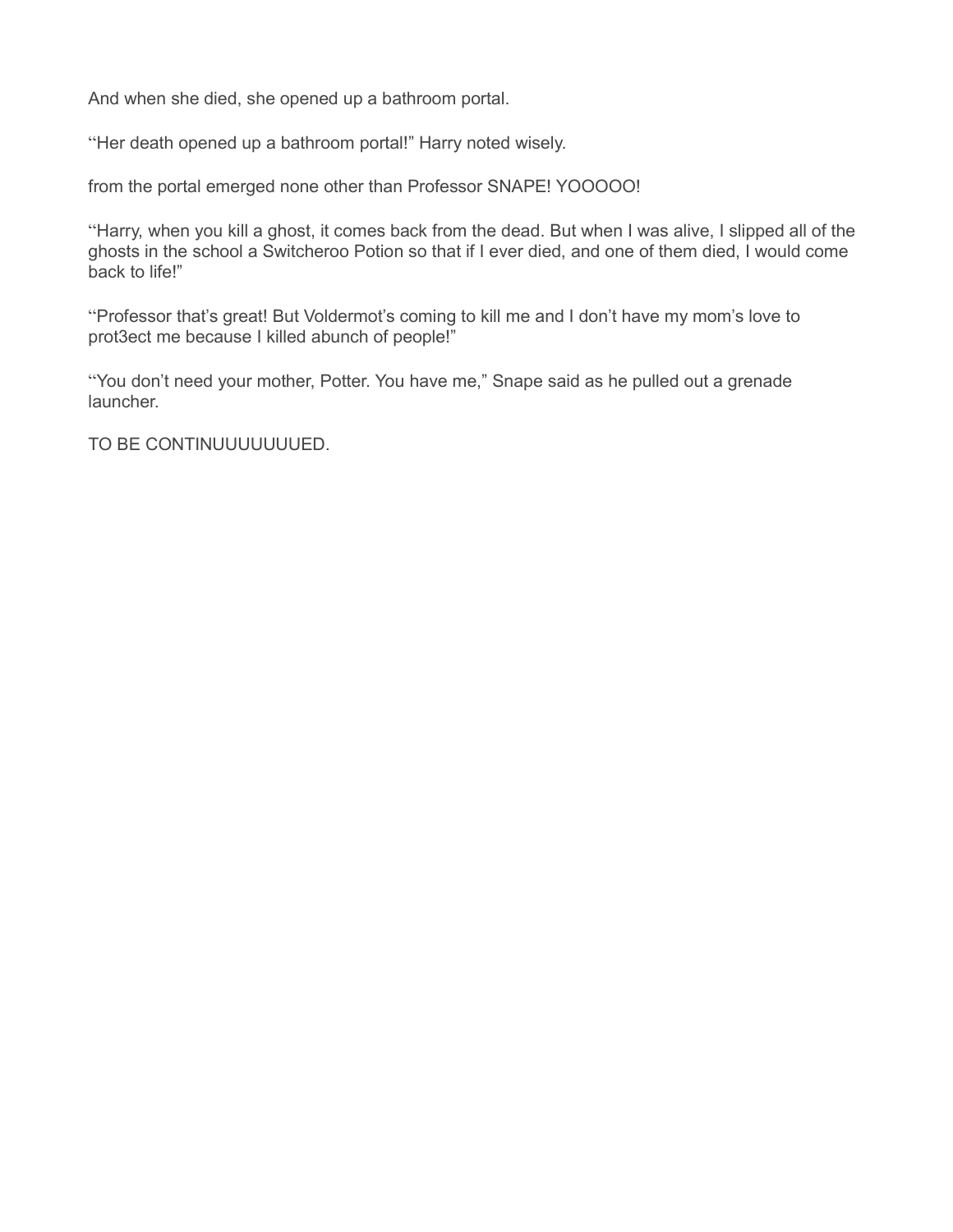Part 6

Professor Sever-god-damn-rus-Sape started tearing through the hallways of Hogwarts School for Witchcraft and Wizzazrrry on rollerblades and shooting Death Eaters with his Grenade Launcher of Slytherin.

"THIS IS MY REVENGE" he roared, shooting hooded goons left and right.

"KILL HIIIIIIIIIIM!" shrieked Voldermort, casting Avado Kilimanjaro.

"I BLESS THE RAINS DOWN IN AFRICAAAAAAAAA!" shouted Albus Dumbledore, transcending death and kicking Voldermort in the testicles.

Voltermont cupped his balls in agony, casting Defendicus Repellerino. Now nothing could touch him. He screamed at Severus.

"WHY ARE YOU PROTECTING POTTER, HIS MOM WOULDN'T BANG YOU YOU FUCKING CUCK WHITE KNIGHT FAGGOT!!!!!!!"

Severus Snape stopped rollerblading and flipped on some shades.

"No, Tom. James was the cuck. Harry is my son, LMAO," he laughed, and then he cast Cutteroo Slicey at Voldermoon's shield, tearing it to ribbons.

"What the fuck?" asked Voldermont.

"My slicey-spell can cut through ANYTHING. It's the strongest spell in the world," explained Severus Snape, now the fucking champion of everything.

"I WILL KILL YOU REEEEEEEEEEE!" screamed Voldercunt, cast AVADA SUPERKILLTACULAR at him.

But Snape just did a backflip and cast Cutty Cuttero at it, slicing the spell in half. It flew into some Death Eaters instead.

"NOOOOOOOOOOO! THIS ISN'T FAIRRRRRRRRRRR!"

Dumbledore laughed so hard he started crying.

"I only came back because I thought I was the only one who could defeat you, but it turns out you're a punk-bitch. I'm gonna get going back to Wizard Heaven now, later fam."

"Bye, Professor!" said Harry.

"Goodbye Albus," said Professor McDonaldgal who was now awake.

"Buy, Albums!" said Snape respectfully.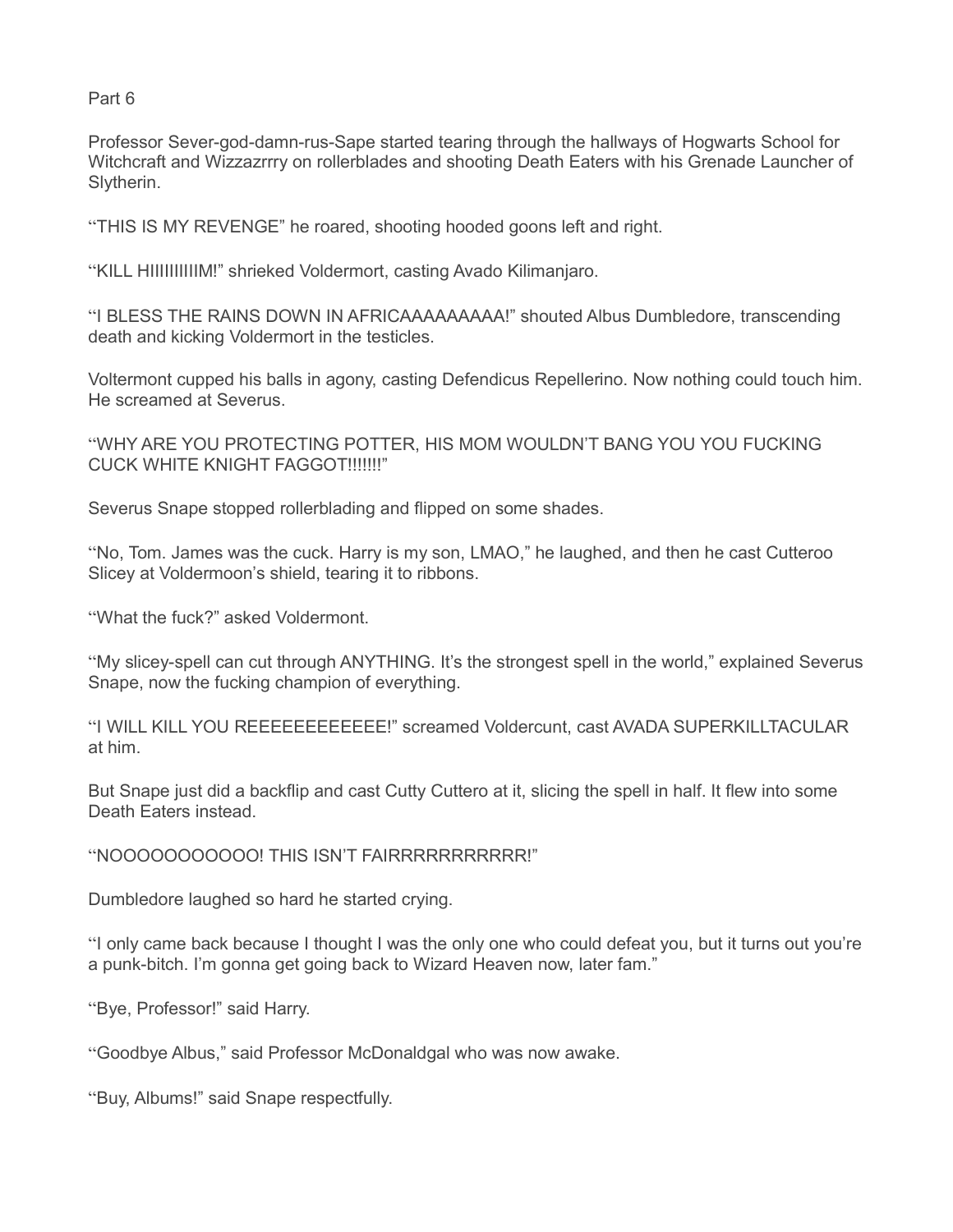The Death Eaters started running away, but Peeves had thrown marbles all over the ground, so they just tripped like fucking idiots.

"OH NO, WE'RE DOOMED!" they wept, "MASTER YOU WERE SUPPOSED TO PROTECT US!"

"Nothing can save you from me," said Severus Snape, "For 18 goddamn years, I put up with your shit, but now it's over. You're all deader than shit."

Snap cast Slice-and-dice at the Death Eaters, and cut their hands off. They'd never be able to cast spells again. A fitting end for those who abused their power.

Voldermort turned and started running. Snape tried to cast CutCoKnives at him, but Voldertort had put on his best running shoes, and was able to escape into the labyrinth that was the Hogwarts halls.

Snape turned to Harry.

"Harry, we have to kill him. He's still dangerous."

He handed Harry his grenade launcher.

"Professor, are you really my dad?"

"I don't actually know for certain, Harry. I did bareback your mother several times around the right time, though. And I never pull out. But no matter what, I loved your mother and I love you. I will always look after you."

"T-thanks, Professor or maybe dad," said Harry, getting all emotional.

Snape put his hand on his shoulder and smiled at him.

"Now what do you say we kill Voldermort?"

"NOT SO FAST!" shrieked a shrill, annoying voice from behind them.

It was… LUSCIOUS MALFOY!

TO BE CONTINUED!!!!!!!!!!!!!!!!!!!!!!!!!!!!!!!!!!!!!!!!!!!!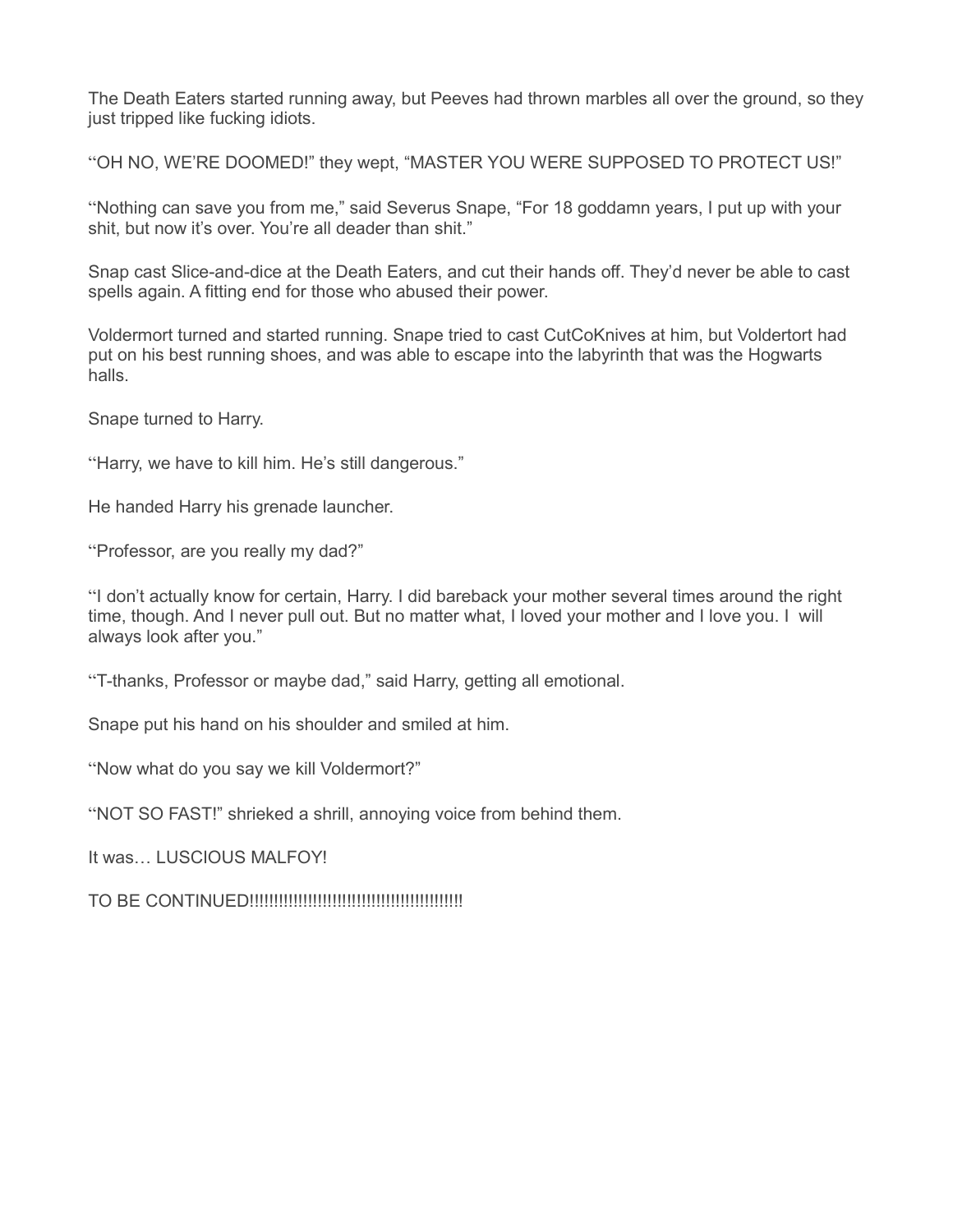part 7

"YOU SHOT MY SON IN THE SPINE, POTTER! I WILL HAVE MY REVENGE!" yelled Luciussss Malfoy as he ran towards Harry with a knife.

"Not so fast!" yelled Harry, and he shot him in the chest with his handgun.

"GAAAAAAAAAAH! MY CHEST!"

"Yeah, that's right. The only thing that can stop a bad wizard with a knife, is a good wizard with a GUN!" laughed Harry, and he reloaded with the speed and skill of a Navy SEAL.

"WOW Harry, you sure know how to handle a firearm!" commented Severus Snape, impressed.

"Yeah! I'm a natural!" said Harry proudly, and he shot Malfoy in the head.

"Jesus Christ, Harry."

"Things will never be the same, will they Professor?" asked Harry.

Snape looked sadly at the bodies lying scattered throughout the hall.

"No, no, it's fine. We'll blame it on Voldemort."

"That's a great idea, Professor!"

"Right? It's pretty much all his fault anyway. But Harry, you have to promise to never shoot anyone ever again. Except Voldemort, he's the last guy you can shoot. But then, no one ever again. Please."

"Yeah, okay that's fair," agreed Harry, "It was fun, but not being a homicidal maniac can be just as fun I think! Maybe!"

"I'm glad you see things my way, Harry. A wand can do a million different things. But a gun can only do two things: Kill, and give you boners," said Snape wisely.

"I'm sorry I shot up the school, Professor McGonanadlale. Can we put this behind us, or do I have to kill you too?" asked Harry sincerely.

"Jesus Christ, Harry."

Snape realized that Harry would never be the same after committing so many atrocities. He knew what he had to do.

"Close your eyes, Harry. I have a surprise for you."

"Sure!" said Harry, stupidly closing his eyes.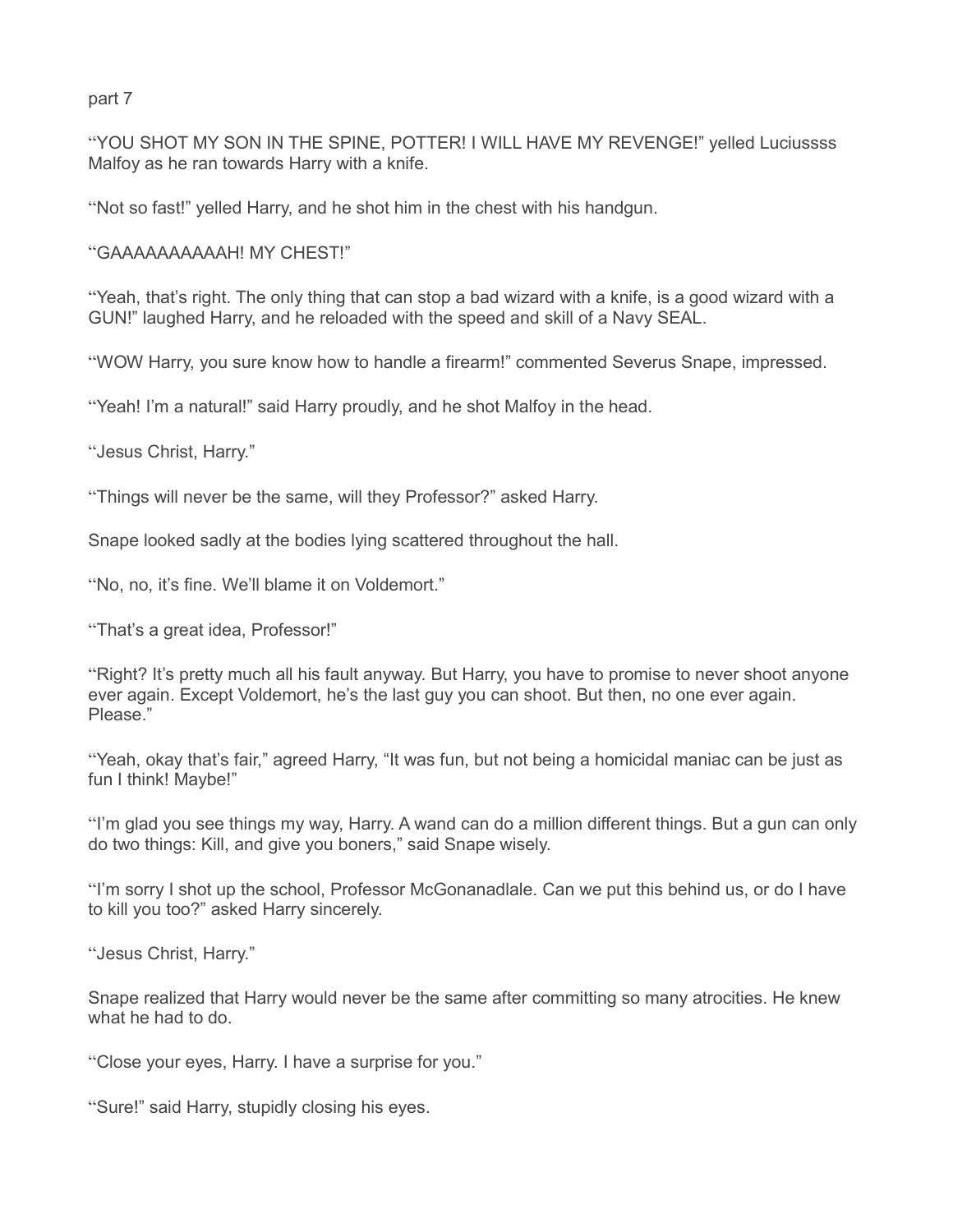Severus Snape placed his hands around Harry's head softly and swiftly snapped his neck.

"There, that's probably for the best."

"What the fuck happened to that boy?" asked Mcgonalalal.

"He was swept up in bloodlust. Guns are serious business, they're not for the mentally or emotionally weak. Harry was both of those things, he was a total pussy."

"I see. Well, I'll look for survivors. Go kill Voldemort once and for all Severus, please. End this."

Severus Snape picked his grenade launcher from the ground and began moving slowly through the room-littered halls in search for Voldemort, the most dangerous wizard who ever lived.

It was now a game of cat-and-cat with grenade launcher.

Snape cast "Snakeadidle Shoobop" from his grenade launcher, which he had built around his wand, making it a grenade launcher that could cast spells lmao and a river of snakes flew from it, hissing angrily.

"Find Tom Riddle, and bite him right in the dick," commanded Snape to his army of snakes.

"HSSSSSSSSSSS!" they hissed in acknowledgement, and they swiftly slithered away in all directions. Wherever Voldemort was hiding, he was about to be bitten in the dick.

Snape waited for a moment.

"OW, MY DICK!" shrieked Voldemort.

Snape smiled. "Gotcha," he said, as he quickly and quietly moved to the door of the room where the cry had come from.

to be continued…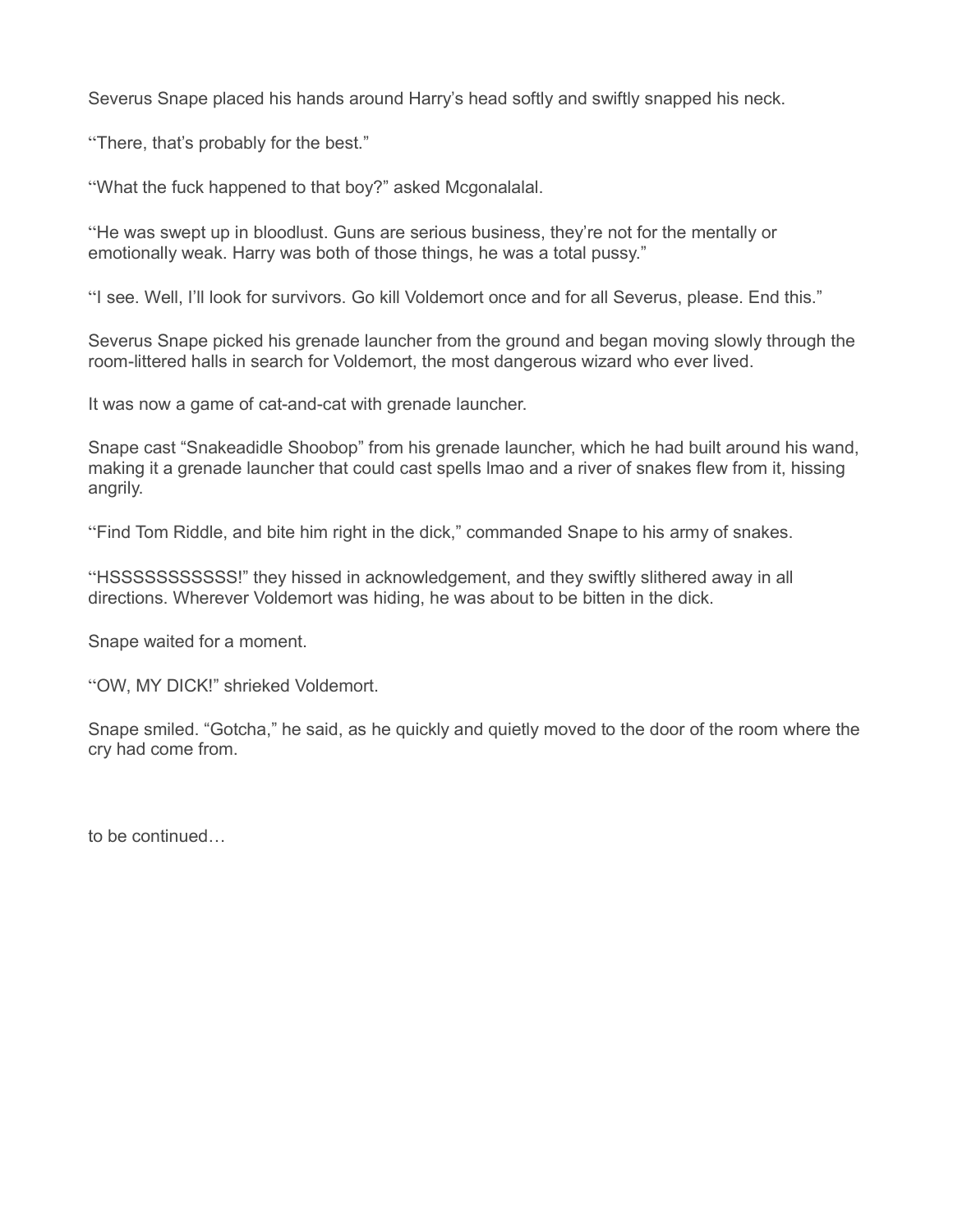## SEVERUS SNAPE: THE POTIONS MASTER WHO DIED TO LIVE ANOTHER DAY

Severus Snape lit a cigar.

On the other side of this door was Lord Voldemort, history's biggest asshole-wizard. A sociopath with no nose, but much magical talent.

What Voldemort had never counted on though, was Snape coming back from the dead with a grenade launcher, killing all of his Death Eaters, and sending an army of snakes to bite him right in the dick and trap him inside a classroom, with the entire staff of Hogwarts right outside.

"Come on out, Tom," said Severus.

"NO, FUCK YOU," shrieked Voldemort.

Severus took a puff of his cigar. Magical Cuban. Illegal, expensive, and sexy. He had been saving it for a special occasion, like killing the worst magical criminal of all time.

"We can do this the easy way, or we can do this like my dick. Rock-hard."

"I'LL NEVER SURRENDER!" Voldemort hissed, "I'M DESTINED TO RULE THE WORLD!"

Snape sighed and pulled a revolver out of his robe. It was engraved with the name "Lily", after the woman he loved.

"I'm coming in there, Tom. I'm coming in there and shooting you right in your bitch-ass head."

"YOU WILL DIE IF YOU TRY SEVERUS!"

Severus Snape kicked the door open to be greeted with a Killing Curse firing out of Voldemort's wand. But Snape had anticipated this, and in the same movement as his kick, he leaned back Matrix-style and dodged the curse. It flew out the door and into a wall, ineffectual and pathetic. Just like Voldemort now.

In a split second, Snape made the decision to discard his revolver, and instead grabbed Voldemort's wand, still in the Dark Wizard's hand, and snapped it in half.

"WHAT THE FUCK, BRO!?" shrieked Voldemort, and he tried pushing Severus.

But not only was Severus a master of potions, he was also a master of Brazilian Jiu-Jitsu.

He grabbed Voldemort's arm, and got him in a standing arm bar.

"OW, FUCK!" the Dark Wizard screamed in agony, tapping out immediately. Referee Flitwick called the match.

But Severus Snape wasn't having any of it, not anymore. He broke Voldemort's arm and was disqualified. But he didn't care. He might lose his belt, but the Wizarding world would be safe- and that's all that mattered to him in that moment.